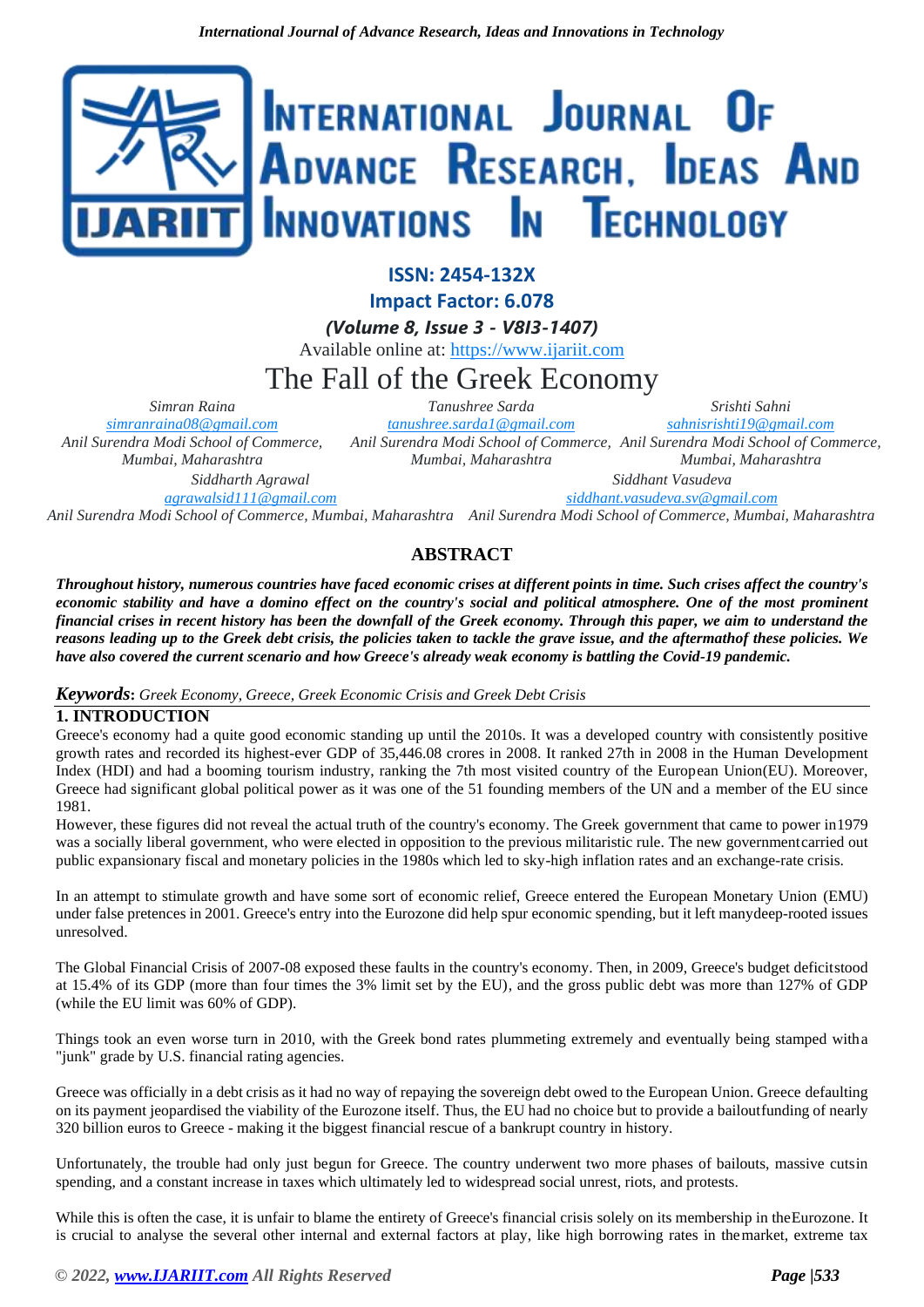evasion, and excess government spending.

#### **2. LITERATURE REVIEW**

#### **2.1 The Fallout of 2008 Recession and Negligence by the Government**

The 2007 Global Financial Crisis, along with pre-existing vulnerabilities and disparities in both the private and public sectors of the economy, resulted in a severe and prolonged economic crisis in Greece. After the 2007-08 recession, the acceptance of new institutional rules for the efficient operation of the economy through the memoranda of understanding has led to Greece's performance being worsened in terms of its economic and quality of living indicators over the last decades. This fact is particularly worrying because it highlights an overall failure to change the social and economic conditions that affect the overall quality of life and prosperity, paving the way for a sluggish economy in the future. Despite sound empirical findings on pre-existing inadequacies of the Greek social protection system, the rigorous measures introduced within the framework ofthe Memoranda signed with Troika (the European Commission (EC), the European Central Bank (ECB), and the International Monetary Fund (IMF)) further weakened the capacity of the Greek economic and political system to address social risks such as unemployment, inequality, and poverty. (Springer, 2016)

In addition to the country's failing socio-political and economic structure, the government sent the country on an unsustainable fiscal path. Due to low growth, diminishing competitiveness, and rampant tax evasion, the government was forced to embark on a huge debt spree to maintain the governing party functioning and stable enough to win the next election.Greece's admission into the Eurozone (a monetary union of 19 member states of the European Union that have adopted the euro  $(\epsilon)$  as their primary currency and sole legal tender.) in Jan. 2001. Its adoption of the euro made it much easier for the government to borrow. Greek bond yields and interest rates declined as they converged with robust European Union (EU) members like Germany. However, this growth came at a high cost in increasing deficits and a skyrocketing debt burden. Thiswas exacerbated by the fact that Greece's measures had already exceeded the limits mandated by the EU's Stability and Growth Pact when it was admitted into the Eurozone. The jig was up shortly after the financial crisis of 2007-08, and Greece was set on a path of slumped growth.

#### **2.2 Employment Crisis**

In Greece, the employment policy increased red tape, administrative overlaps, and fragmentation pitfalls contributing to the current guidelines' ineffectiveness, adding to the existing job crunch. The economic downturn and the deregulation policies levied on the labour market also resulted in skyrocketing unemployment levels, while wages were sharply reduced. In addition to this, the scale of the pandemic's socioeconomic effect, particularly the response of firms, also raises questions about the readiness of industries to start hiring again while dealing with extended cycles of crisis. In 2019, Greece had one ofthe highest unemployment rates in the EU at almost 17%. This left people with less disposable income and eventually led to decreased aggregate demand in the economy. Therefore, it is essential to address the employment crisis as it is expected to impede Greece's attempts to address several related long-term issues, including high levels of public debt, a significant amount of distressed labour loans, and deteriorating standards of living.

#### **2.3 The Collapse of Social Infrastructure**

In addition to the unemployment crisis, the health system's quasi-universal nature has also been severely harmed by draconian cuts, leaving public hospitals to handle increased admission rates with limited funding and an increasing proportionof the uninsured population. Other previously underdeveloped social policy areas place significant pressures on communities,the predominant providers of services in Southern European countries, in the light of declining wages from jobs and pensions, as well as flat-rate taxes on house property. Greece faces a host of problems in all areas of social policy in the context of an ageing population. Pensions, which account for more than half the social security payments and are one of the core tenets of the social protection scheme, were significantly decreased, affecting the elderly's quality of life. These changes,when combined, culminated in unparalleled levels of poverty and injustice among the Greek population, which was then exaggerated by the pandemic. (Maris, 2021)

#### **2.4 Impact of Foreign Trade and Tourism**

Research points that the Greek economy depends heavily on imports of industrial commodities, while significant multipliereffects are concentrated primarily in services and, secondarily, in primary production. Despite having a relatively lower percentage of cases and death rates than the rest of Europe, the Greek economy is projected to be among the hardest hit by Covid-19 in 2020. This was primarily due to Greece's high dependency on tourism and the hospitality industry, which negatively impacted trade and the current account balance and employment and domestic consumption. GDP decline hit an unprecedented level of 17.5% in the second quarter and slowed only to 11% in the third quarter. This was due to the fact thattourism revenues were severely reduced, unlike in some other European countries where industrial activity fuelled recovery after the pandemic's peak in the spring. Some researchers suggest that on the one hand, a short-term demand management recovery program could be implemented, mainly, through the Public Sector and, secondarily, the Tourism Sector, while, on the other hand, a long-term growth-oriented policy should be directed towards industrial production and implement policies of import substitution. (Picardo, 2020)

#### **2.5 Policies and Conditions Undertaken by the Greek Government**

When the Greek economy was under recession, various policies were devised, and financial aid boosted the Greek economy. In May 2010, Financial aid was provided by the International Monetary Fund (IMF) and Eurozone in the form of a three-yearloan package of  $E110$  billion (approximately \$158 billion) at market interest rates. From the  $E110$  billion loan package, the Eurozone countries swore to contribute €80 billion (roughly \$115 billion), and the IMF vowed to contribute €30 billion (approximately \$43 billion). Furthermore, changes in policies such as a new European mechanism were created by European Union leaders to prevent thespread of the crisis. The mechanism consisting of two temporary lending facilities generating loans of  $\epsilon$ 500 billion (approximately \$718) billion) over three years was developed to provide financial aid to Eurozone member countries facing adebt crisis. The Greek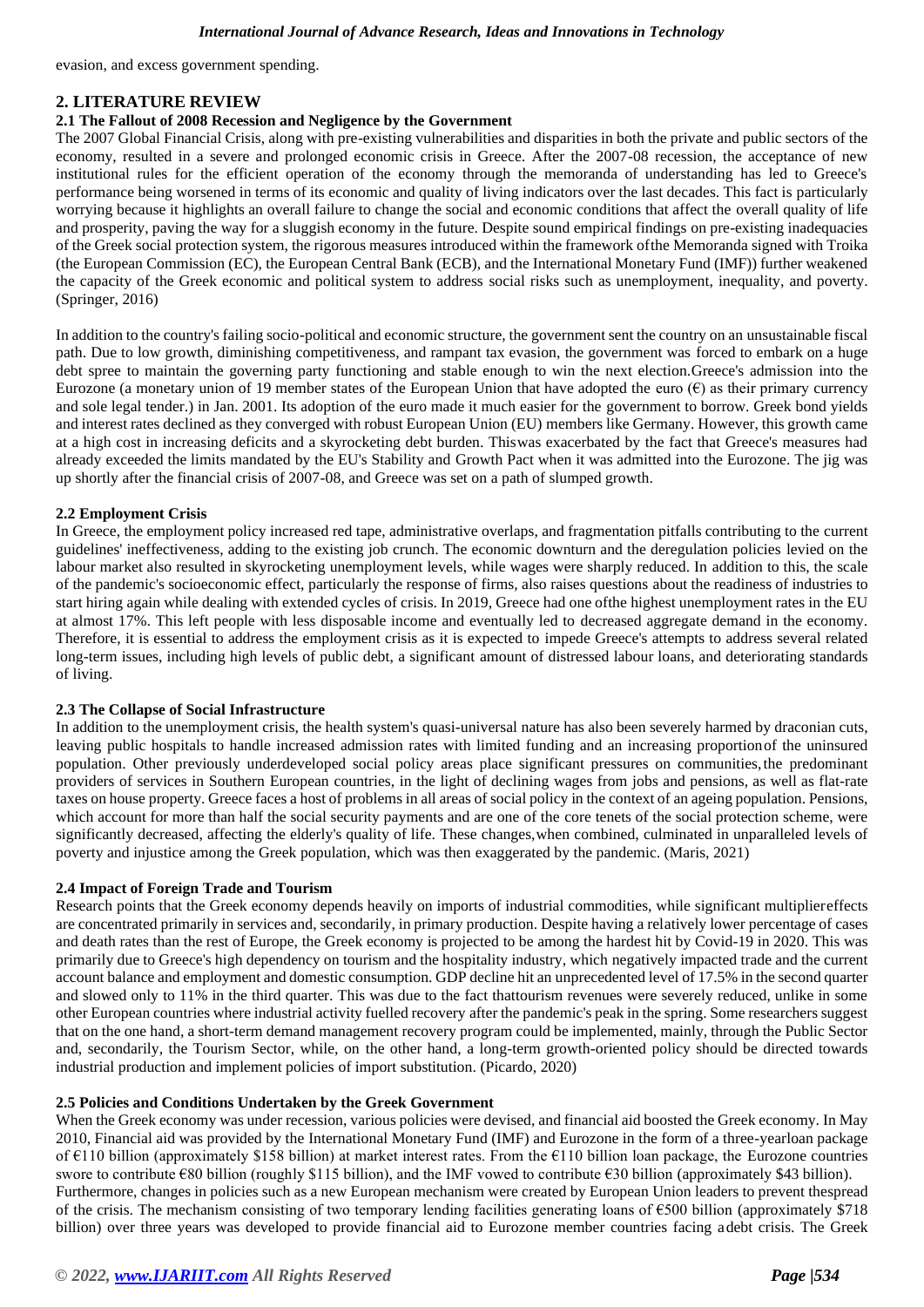government also took significant steps towards economic reforms and fiscal consolidation.

The government-imposed austerity measures to reduce public expenditure and increase revenue by increasing taxes and eliminating tax evasion. Moreover, increased revenue growth through secured tax collection methods and decreased tax evasion declined the government's budget deficit by 11 percent, thereby bringing it below 3% of GDP by 2014. The government has further started to carry through health care and annuity reforms, which are essential for solidifying public finances. Advocates of Greek economic reform has always targeted the Greek pension system, which is thought to be one ofthe most liberal pension systems in Europe.

Austerity measures and organisational reforms were again imposed in June 2011 by the Greek government when economic conditions aggravated spring 2011. The second round of structural reforms mainly consisted of privatisation and creating a real estate development program that would raise  $\epsilon$ 15 billion (about \$22 billion) by 2013 and  $\epsilon$  35 billion (about \$48 billion) by 2015. The sale of public assets is likely to be regulated by an independent privatisation authority like European and International Monetary Fund representatives due to increased concerns about the Greek government's authoritative capacity.The government's economic effects of austerity measures are that more than 111,000 Greek companies went bankrupt in 2011 and GDP declined to −6.9%, and seasonally adjusted industrial output was 28.4% lower than 2005.

Key statistics are summarised below, according to the CIA World Factbook;

- GDP per capita fell from a peak of  $\epsilon$ 22,500 in 2007 to  $\epsilon$ 17,000 in 2014, a 24% decline.
- The annual budget deficit (expenses over revenues) was 3.4% GDP in 2014, much improved versus the 15% of 2009.
- Tax revenues for 2014 were  $\epsilon$ 86 billion (about 48% GDP), while expenditures were  $\epsilon$ 89.5 billion (about 50% GDP).
- The unemployment rate rose from below  $10\%$  (2005–2009) to around 25% (2014–2015).

There were severe social effects of the austerity measures, including 20,000 Greeks becoming homeless in 2011, and 20percent of shopsin Athens were empty. The percentage of suicidal attempts had also drastically increased. Furthermore,according to the OECD reports, by 2015, approximately 20 percent of the Greek population couldn't fulfil their daily requirements due to a shortage of funds.

During the Greek recession, the European Central Bank played a significant role in boosting the economy by purchasing European government bonds. This helped the Greek economy gain confidence as yield spreads are reduced, which means reduced risk on the Eurozone bonds. Furthermore, the European Central Bank also provided liquidity to the banks, increasingit from €47 billion (about \$68 billion) in January 2010 to €98 billion (about \$141 billion) in May 2011, which covers 40% of Greece's 2011 GDP. In July 2011, the European leaders and Institute for International Finance (IIF) set forth a few guidelinesstating that during times of crisis, not only will the holders of Greek securities contribute €50 Billion (approximately \$72 billion) but also voluntarily participate in bond exchanges and bond rollovers ( $637$  Billion, approximately \$53 billion) and debt buybacks ( $612.6$  billion, roughly \$18 billion). This would help lower Greek debt payments over the short term.

Moreover, the IIF provided the bondholders with various options for bond exchanges and rollovers to increase participation of private creditors to a minimum of 90%. This resulted in bond losses as bondholders were not paid the amount specified intheir bond contracts. Hence, credit rating agencies were expected to classify the Greek government in default.

In addition to the bond losses faced by Greek bondholders, the bond markets also went through turbulence. The Greek economic slump led to an increase in yield spreads of the Eurozone member countries such as Ireland and Portugal. Irelandand Portugal had weak public accounts, and hence an increase in borrowing costs led to the countries facing a debt crisis.

| Table-1, EU-1MP Assistance for Greece, if claim and I of tugal |                 |                       |                         |                            |  |  |  |  |  |
|----------------------------------------------------------------|-----------------|-----------------------|-------------------------|----------------------------|--|--|--|--|--|
|                                                                | Date Agreed     | European Financial    | <b>IMF</b> Financial    | <b>Total Financial</b>     |  |  |  |  |  |
|                                                                |                 | Assistance            | Assistance              | Assistance                 |  |  |  |  |  |
| Greece                                                         | <b>May 2010</b> | €80 billion           | $\epsilon$ 30 billion   | $\epsilon$ 110 billion     |  |  |  |  |  |
| Ireland                                                        | December 2010   | $\epsilon$ 45 billion | $\epsilon$ 22.5 billion | $\epsilon$ 67.5 $\epsilon$ |  |  |  |  |  |
| Portugal                                                       | May 2011        | $\epsilon$ 52 billion | $\epsilon$ 26 billion   | $€78$ billion              |  |  |  |  |  |

**Table-1: EU-IMF Assistance for Greece, Ireland and Portugal**

**(***Source***:** IMF press releases.)

Bond spreads on Spanish and Italian bonds also started rising in summer 2011. Countries such as Belgium, Cyprus, andFrance underwent surveillance even after having financial stability.

Various other challenges were also faced by several countries, such as Spain suffering from the housing bubble and Portugalfacing anaemic economic growth for a decade. Ireland also faced a dilated banking sector.

The above-implemented policies have not been very effective in reducing the Greek economy's debt crisis as in 2011. The IMF estimated that Greece's public obligation had increased from 143% of GDP to 166% of GDP. Furthermore, the International Monetary Fund prophesied that the debt would further rise in 2012 to 172% of GDP. There have been many political and economic restrictions in the Greek economy's path to debt sustainability. Eurozone countries such as Germany also had to face political conditions while providing support to Greece's economy. The issue of moral hazard was raised, andthere were opponents of the three-year lending program by the IMF to the Greek economy.

Economic growth could help lower debt and also reduce deficit levels as a percentage of GDP. This would further act as an incentive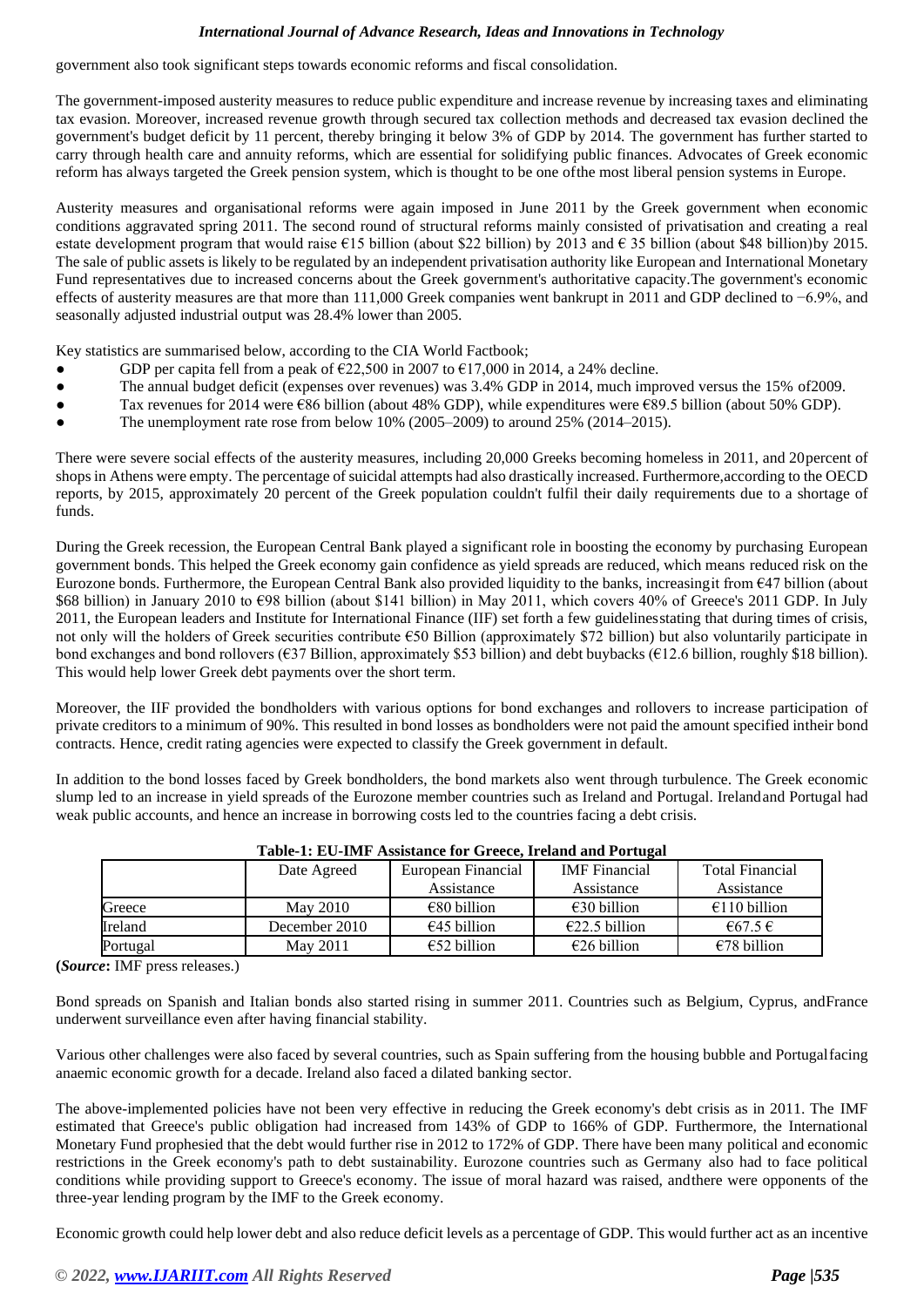for investors to invest in the Greek economy and counterbalance the impacts of fiscal reforms on the economy. But,the rapid contraction of the economy acted as a hindrance to economic growth.

There have been different views on the policies' failure to build a strong "firewall" around the country as some consider European leaders at fault for acting indecisively. In contrast, some argue that disagreements amongst the Greek population have discouraged investors from investing in the Greek economy rather than causing economic growth in markets. It can alsobe presumed that the policies were ineffective in preventing the credit spread due to the fiscal challenges faced by Eurozone member countries.

#### **2.6 Greece's Link to EU**

Greece's relationship with the European Union has always been rocky after it entered the European Union under false pretences in 2001 when its deficit and debt were far exceeding the Maastricht limits. In 2004, the Greek government acknowledged that its spending numbers had been manipulated to satisfy the Eurozone's single currency entry criteria. Greecehoped that considering its early admission, membership in the EMU would improve the economy and enable it to address its fiscal problems. In 2004, the Greek government confessed to falsifying budget numbers to gain entry into the Eurozone and improve its economy.

Greece became the tenth member of the European Economic Community, which later transformed into the European Unionin 1992. In the European Parliament, the country has 21 members and 12 members in the European Economic and Social Committee.

Greece has a permanent presence in Brussels, where it does business with European Union institutions. As Greece's "EU embassy," its primary obligation is to ensure that the country's interests and policies are being effectively promoted within theEU. Intra-EU trade accounts for 53% of Greece's exports (Italy 10%, Germany 6%, and Cyprus 6%), while the EU Member States account for 51% of imports (Germany 11 percent and Italy 8 percent).

Tension arose between Greece and other EU members when the euro was launched on January 1, 1999, by 11 out of 15 member states. Greece struggled to meet the financial conditions and had an inadequate fiscal deficit to enter the new currency. On the other hand, Greece abandoned the drachma and accepted the euro on January 1, 2002. Long before Greece's notorious bailouts, there were concerns that the country's economic instability would lead to the Eurozone's demise. These concerns were heightened when the European Commission announced in January 2004 that Greek officials had falsified the budget paperwork that required the country to enter the Eurozone.

The Eurozone's stability has been repeatedly jeopardised by Greece's systemic fiscal mismanagement and next debt crisis, and the country's problems are far from over. Greece's overall national debt to the EU amounted to 337.54 billion euros in thethird quarter of 2020.

#### **2.7 Impact of Covid**

The Greek economy, which depends on tourism, was shocked by a two-month lockdown from March to May and thecrippling impact of COVID-19 on foreign travel.

Its economy contracted by 14.1% in the second quarter of 2020, the steepest quarterly drop in at least 25 years. It posted a quarterly increase of 2.3 percent for July-September, but production was still 11.7 percent lower than the same time a year earlier. After a significant rise in coronavirus infections during the second outbreak of the pandemic, the Greek governmentwas forced to enact another national lockdown in early November 2020. However, the pandemic is expected to quash Greece's attempts to address several long-standing issues, including heavy public debt, a significant amount of troubled private-sector loans, and high unemployment.



### **3. DATA COLLECTION AND ANALYSIS 3.1 Interest Rates of Greek Government Bonds (2008-2018)**

**Figure-1: Interest Rates of Greek Government Bonds (2008-2018) (***Source***: Trading Economics via The Balance)**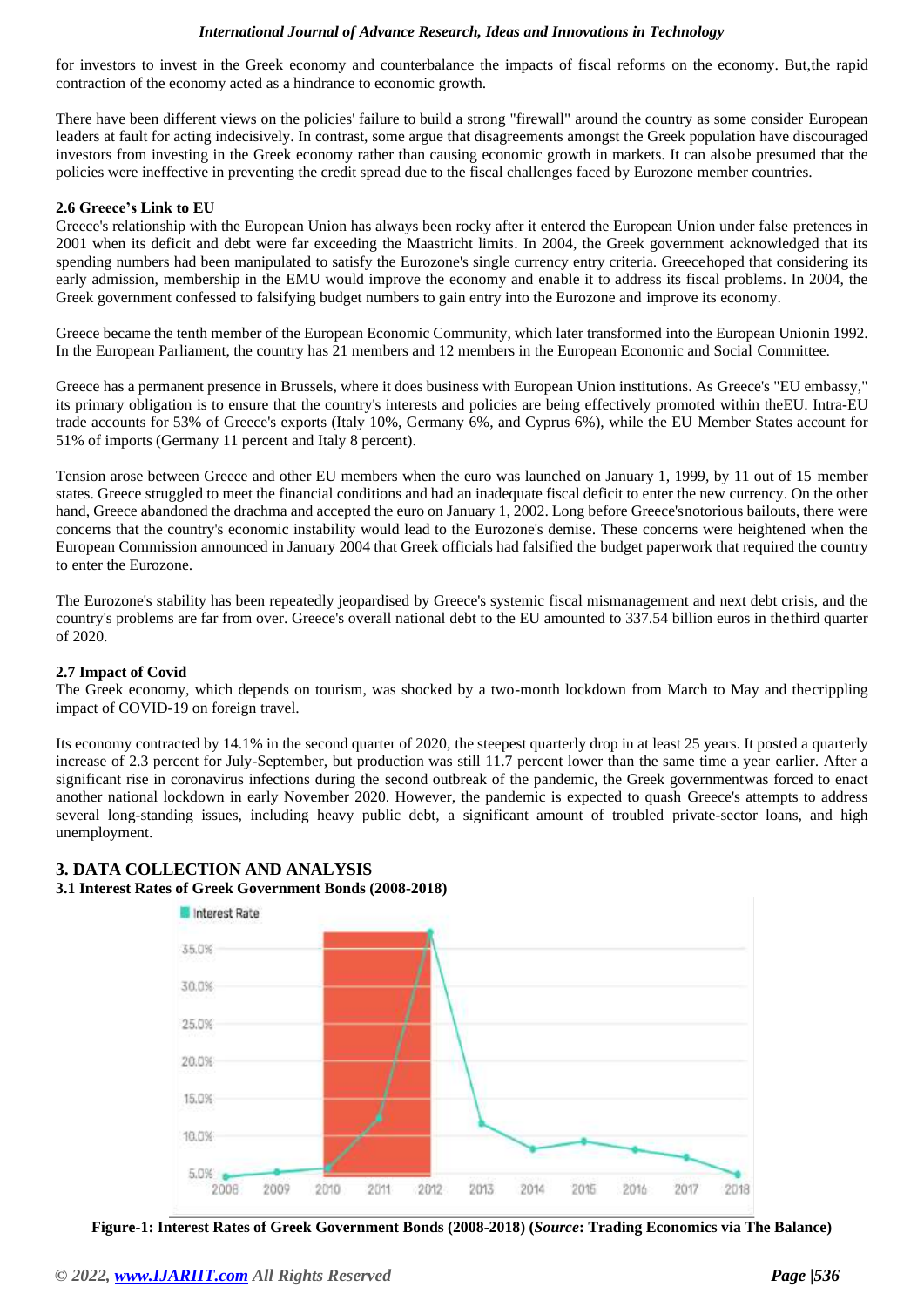The above graph shows the fluctuating interest rates of the Greek Government's bonds over 10 years. From 2000 up until 2009, the rates had been consistent - averaging around 5%. However, it is evident that from 2010 onwards, there has been a steep increase in the interest rates, reaching a never seen before high of 35% in 2012. This is due to several reasons, includingexcessive government borrowing and expansionary fiscal policies, which ultimately led to a 15.4% budget deficit and enormous public debt. Ultimately, the bond rates started falling from 2012 onwards when private bondholders agreed to a vast restructuring of the debt - exchanging 77 billion euros in bonds for 75% less debt.





**Figure-2: Greek Per Capita Income (1995-1997) (Source: Eurostat via Toptal)**

The chart depicts Greece's per capita GDP in relation to the 1995 level and the average per capita GDP of EU countries. Thecountry's GDP enjoyed quite the performance boost after adopting the Euro in 2001 - seeing almost a 16% increase in the span of 4 years (2001-2005). Moreover, it was also outperforming in comparison to other EU countries. The subsequent steady decline in GDP after 2007 underscores the Global Financial Crisis's effect on the Greek economy. While Greece still had a per capita GDP better than the EU average, it was in deep economic distress.

Finally, in 2010, Greece underwent its first bailout to prevent defaulting on its payments to the European Union. Still, the economy continued to deteriorate due to the new additional debt and the Govt. not addressing the actual malaise plaguing theeconomy. The first bailout brought austerity measures like a tax increase and reduced government spending, which led to widespread social unrest in the country. This forced the Greek finance ministers to go in for a second EU-IMF bailout in 2012 - worsening Greece's position.



**3.3 Greece's Unemployment Rate (2000-2015)**



According to the graph, Greek unemployment rates averaged around 10% from 2000-2006, and no significant impact of the EMU membership can be seen. There was a temporary decrease in unemployment rates as they seem to reduce from 9% in 2006 to 7.75% in 2008 - almost a 14% decrease. But since 2010, unemployment rates have dramatically risen and reached anunsustainable high of over 25% in 2013-14. Thus, it is conspicuous that the bailouts lead to a contraction of the Greek Economy.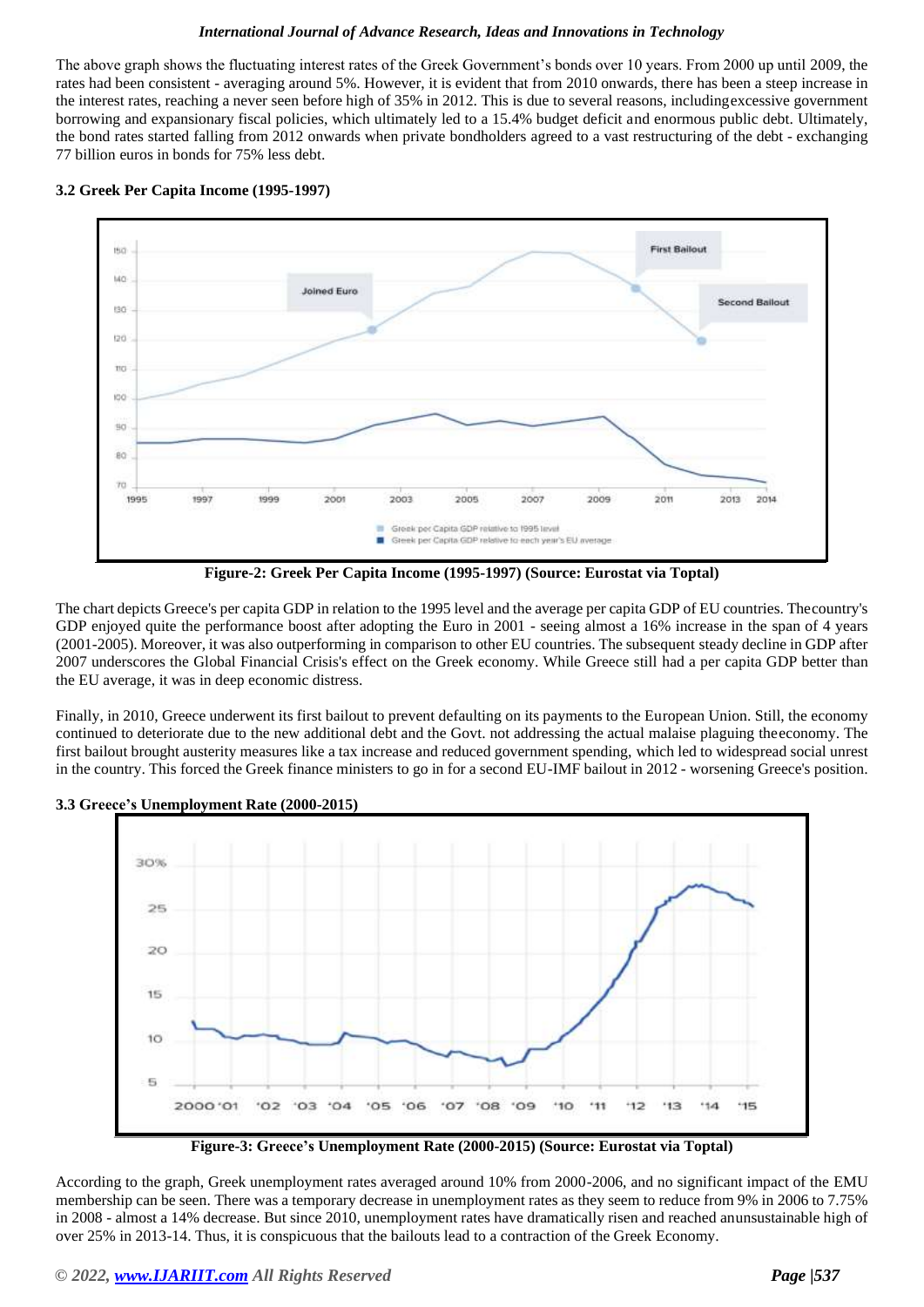#### **3.4 Revisions in Greece's 2008 Report to Eurostat**

|                                                                                                 | From April to 2 October 2009 |         | From 2 October to 21 October |          | <b>Total revisions</b> |         |
|-------------------------------------------------------------------------------------------------|------------------------------|---------|------------------------------|----------|------------------------|---------|
|                                                                                                 | revision amounts             | % GDP   | revision amounts.            | % GDP    | <b>Total revisions</b> | % GDP   |
| <b>Total revisions</b>                                                                          | $-1274$                      | $-0.53$ | $-5038$                      | $-2.11$  | $-6312$                | $-2.64$ |
| Working balance social<br>security funds and local                                              | $-600$                       | $-0.25$ | $\mathbf{0}$                 | 0.00     | -600                   | $-0.25$ |
| Taxes                                                                                           | $-650$                       | $-0.27$ | $\mathbf{0}$                 | 0.00     | $-650$                 | $-0.27$ |
| EU grants                                                                                       | 186                          | 0.08    | $-216$                       | $-0.09$  | $-30$                  | $-0.01$ |
| Working balance of state<br>budget                                                              | $\mathbf{0}$                 | o       | $-710$                       | $-0.30$  | $-710$                 | $-0.30$ |
| <b>Hospital liabilities</b>                                                                     | $-100$                       | 0.04    | $-2500$                      | $-1.05$  | $-2600$                | $-1.09$ |
| Swap write-offs                                                                                 | $\mathbf{0}$                 | 0.00    | $-210$                       | $-0.09$  | $-210$                 | $-0.09$ |
| Revenue extra-budgetary<br>write- offs                                                          | $\mathbf 0$                  | 0.00    | $-300$                       | $-0.13$  | $-300$                 | $-0.13$ |
| <b>Capital transfer DEKA</b>                                                                    | 0                            | 0.00    | $-230$                       | $-0.10$  | $-230$                 | $-0.10$ |
| Adjustment of interest<br>payments                                                              | $\bf{0}$                     | 0.00    | -450                         | $-0.19$  | $-450$                 | $-0.19$ |
| <b>Revision Treasury</b><br><b>Accounts</b>                                                     | $\mathbf{o}$                 | 0.00    | $-192$                       | $-0.08$  | $-192$                 | 0.08    |
| Debt assumption                                                                                 | $\mathbf{0}$                 | 0.00    | $-218$                       | $-0.09$  | $-218$                 | $-0.09$ |
| Other revisions                                                                                 | $-110$                       | $-0.05$ | $-12$                        | $-0.01$  | $-122$                 | $-0.05$ |
| <b>GDP 2008</b>                                                                                 |                              |         |                              |          |                        | 239141  |
| Greece - Net lending (+)/net borrowing (-) for 2005 to 2008 between October 2009 and April 2009 | 2005                         | 2006    | 2007                         | 2008     |                        |         |
| Deficit reported in April                                                                       |                              |         |                              |          |                        |         |
| 2009 in EURO                                                                                    | $-10056$                     | $-5987$ | $-8272$                      | $-12195$ |                        |         |
| Deficit reported in April<br>2009 in % of GDP                                                   | $-5.1$                       | $-2.8$  | $-3.6$                       | $-5.0$   |                        |         |
| Deficit reported on 2<br>October 2009 in EURO                                                   | $-10056$                     | $-6064$ | $-8263$                      | $-13469$ |                        |         |
| Deficit reported on 2                                                                           | $-5.1$                       | $-2.9$  | $-3.6$                       | $-5.6$   |                        |         |
| October 2009 in % of GDP                                                                        |                              | $-6110$ | $-8287$                      | $-18507$ |                        |         |
| Deficit reported on 21<br>October 2009 in EURO                                                  | $-10068$                     |         |                              |          |                        |         |

**Figure-4: Revisions in Greece's 2008 Report to Eurostat. (Source: Eurostat)**

In April 2009, Greece had submitted a report to Eurostat stating that their deficit for the year is 5% of GDP - which wasvalidated even though doubts had been raised on the surplus of the social security sector.

However, before the report could be published, Eurostat found other discrepancies in the official records submitted by the Greek Government including classification of extra budgetary accounts and government units. The Greek Government wasrecommended to improve their method of collecting and analysing statistical government data to ensure correct representation of information in their reports.

On 2 October 2009, the Greek authorities submitted a revised report which had very noticeable alterations in comparison to the earlier figures, prompting Eurostat to ask the Greek authorities for clarifications regarding the quarterly financial accountsand other missing details in the "other accounts payable".

The Greek authorities did not reply to this second request for clarification for around 9 days (between 12 and 21 October),which was considered an abnormally long period by the Eurostat. Moreover, in the period between 16 and 21 October, Eurostat was frequently contacted by the General Secretary of the National Statistical Service of Greece (NSSG) to claimpolitical interference over the provision of figures. It was clear that the Greek government was editing its documents to present its economic situation in a better light and the above chart shows the discrepancies in their reports in detail.

## **4. CONCLUSION**

The financial crisis was primarily the result of structural problems that ignored tax revenue loss due to systematic taxevasion.

During the 1980s, the Greek government had pursued expansionary fiscal and monetary policies. However, rather than strengthening the economy, the country suffered soaring inflation rates, high fiscal and trade deficits, low growth rates, andexchange rate crises. Due to this, Greece joined the European Monetary Union in hopes of dampening its rate of inflation. After joining the EMU, Greece changed its currency to Euro.The adoption of the Euro only highlighted the competitivenessgap as it made German goods and services relatively cheaper than those in Greece. Having given up independent monetary policy, Greece could no longer devalue its currency relative to Germany's. This served to worsen Greece's trade balance, increasing its current account deficit.